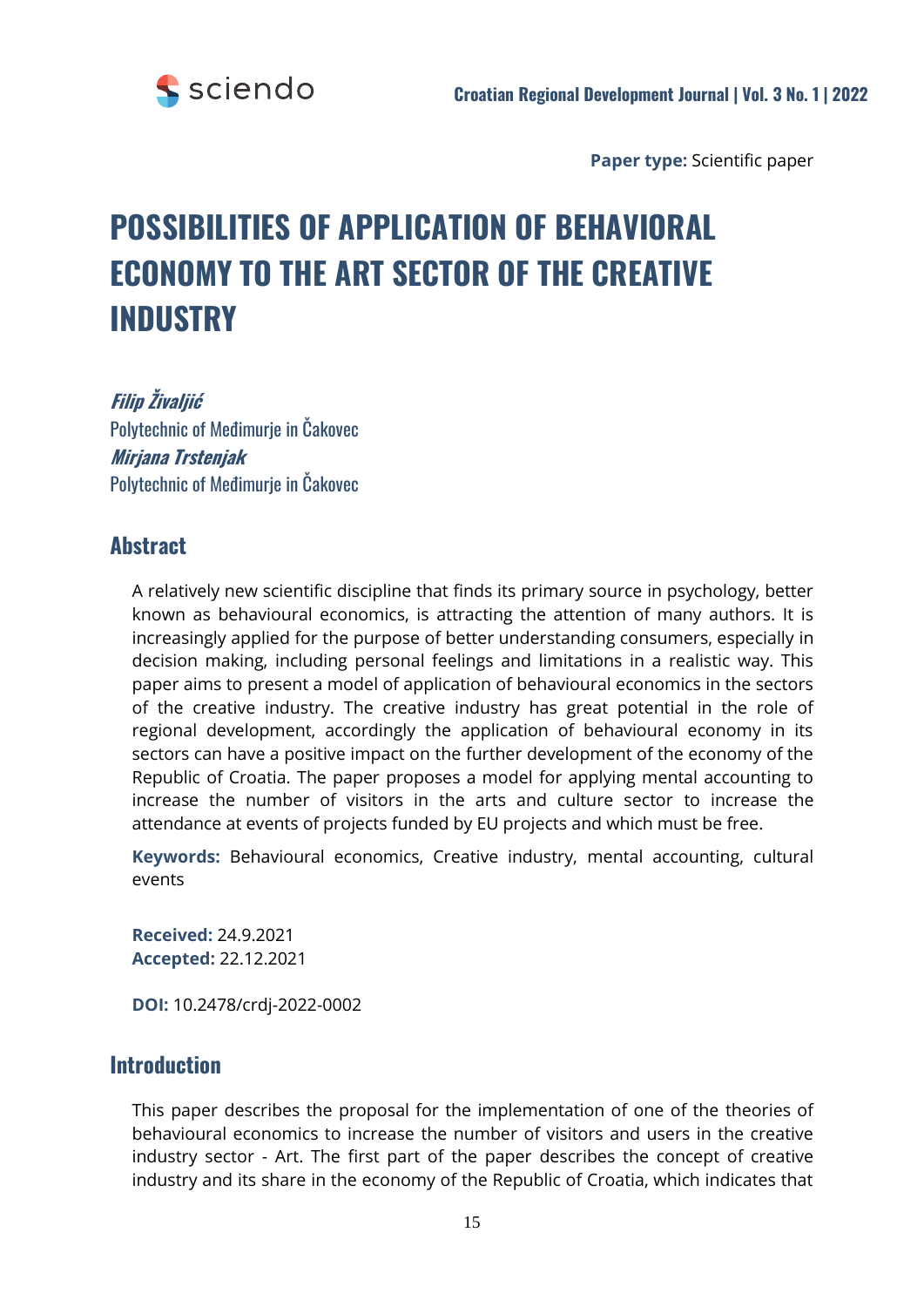the creative industry is one of the main drivers of regional development. Furthermore, the paper describes the basics of behavioural economics and some of the theories it includes, which are relevant to the aim of this paper. The paper proposes a model for applying mental accounting to increase the number of visitors in the arts and culture sector in order to increase the attendance at events of projects funded by EU projects and which must be free. The traditional view of economics is now rich in knowledge and challenges because behavioural economics has a broader spectrum that respects cognitive psychology, anthropology, evolution, neurology, neuroeconomics, neuromarketing. (Saraf, 2018) The aim of this paper is to offer a proposal for better results of the implementation of EU projects in the arts and culture sector and to give guidelines for other organisations to implement Behavioural economics into marketing activities.

#### **CREATIVE INDUSTRY IN CROATIA**

This paper gives a brief overview and share of the creative industry in the Croatian economy to show the real potential for economic development and regional development of the Republic of Croatia. In the early 2000s, creative potential possessed by each, and every individual started to be seen as a separate area of research (Florida, 2004), whereas the creative industry is the engine of national economies in developed countries. The first definition considered credible for promoting the creative industry concept dates to 1997 and the UK when the British Office for Creative Industries, Department of Culture, Media and Sports (DCMS). In his first Creative Industries Mapping Document, 1998, he gave a universally accepted definition of the creative industry: "Those activities that stem from the creativity, skills and talents of individuals and have the potential to create wealth and jobs through production and exploitation of intellectual property" (Rašić Bakarić et al., 2015: 24). The creative industry implies copyrighted production covered by the projects generating non-material products and services intended for market exchange. (Horvat, 2018). Creative and cultural industries are recognized at EU policy level as one of the drivers of social and territorial cohesion, creativity, and innovation, with positive spill over effects on the rest of the economy and society. We can define them as cycles of creating, producing, and distributing goods and services that use creativity and intellectual capital as primary inputs. They include a set of knowledgebased activities that produce material goods and intangible intellectual or artistic services with creative content, economic value, and market objectives. (UNCITAD, 2018) Different cultures have different divisions as to which sectors are involved. In this paper, the project study "Mapping of creative and cultural industries in the Republic of Croatia" from 2015 was taken as a reference point, which defines the total sector of cultural and creative industries through 12 subsectors and consists of sectors visualised in Table 1.: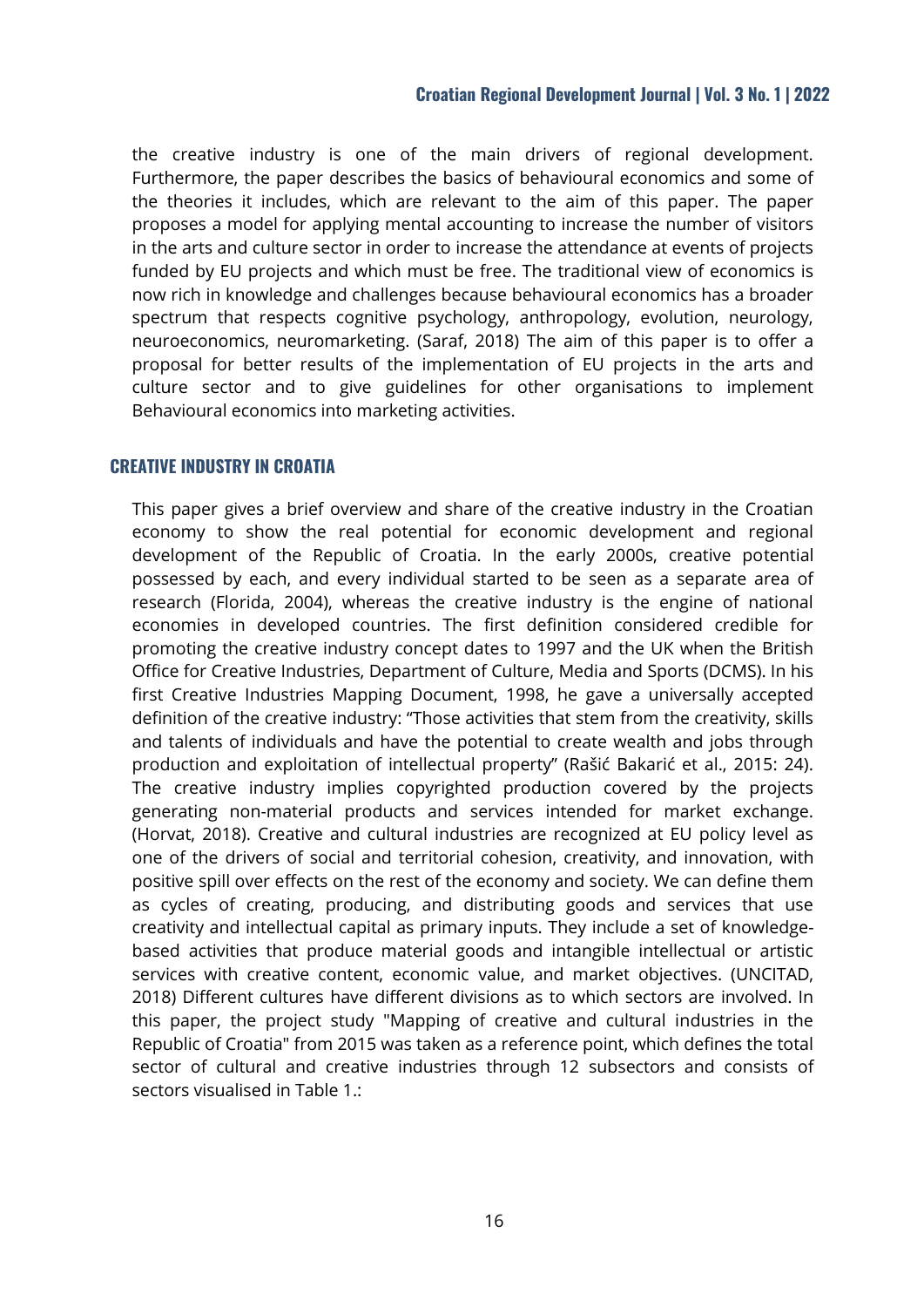#### *Table 1*

#### Creative industry sectors in the Republic of Croatia

| Architecture                                                                                    | Film                                                           | Museums, libraries<br>and<br>heritage              |
|-------------------------------------------------------------------------------------------------|----------------------------------------------------------------|----------------------------------------------------|
| Design (fashion, graphics,   Music and performing arts<br>interior<br>design<br>and<br>product) |                                                                | Art (writing,<br>visual<br>and<br>performing arts) |
| Publishing                                                                                      | Electronic media                                               | Advertising and marketing<br>communications        |
| crafts)                                                                                         | Crafts (traditional arts and   Computer games and new<br>media | Photography                                        |

*Source:* Ante Vekić, according to the proposed mapping of the creative and cultural industries in the Republic of Croatia

For this paper Art (as sector of CI) for a sector in which behavioural economics can be applied. The creative industry (CI) contributes to economic development in general, has an export potential and is based on knowledge, science, technological and art innovation, development of talents and preservation of national cultural heritage through its implementation into contemporary products and services. The authenticity of creative products and services is based on the use of cultural and historical contents, whereby artistic and productive innovation ensures diversification and market recognition. (Bakarić, Bačić, Božić, 2015) The results of the study - Mapping of the creative and cultural industries in the Republic of Croatia indicate a significant economic potential of cultural and creative industries in the Republic of Croatia: the gross value added of these industries in 2012 amounted to HRK 6.3 billion or 2.3 percent of the gross domestic product (GDP) of the Republic of Croatia. The importance of the contribution of creative and cultural industries to the Croatian economy is also confirmed by employment data. At the end of 2014, the creative and cultural industries employed 42,212 people or 3.0 percent of the total number of employees (Bakarić, Bačić, Božić, 2015, 188). The results of the study clearly indicated the specifics of cultural and creative industries in Croatia. The study shows that there is significant room for sector expansion and dynamization of activities and thus for increasing employment, as it is a sector characterized by a fragmented economic structure, dominated by micro-enterprises and an above-average number of selfemployed. The study identified the needs and potentials of the sector and how the sector can be a leader in strengthening the "culture of creation" and "creative economy" in the Croatian economy; the sector can be the bearer of innovations, participate in the innovation and development processes of other sectors and participate in the modernization of the Croatian economic structure; in some subsectors, the potential for competition in foreign markets based on price competitiveness has been identified (Bakarić, Bačić, Božić, 2015) These data show that the creative industry is ideal for the regional development of the Republic of Croatia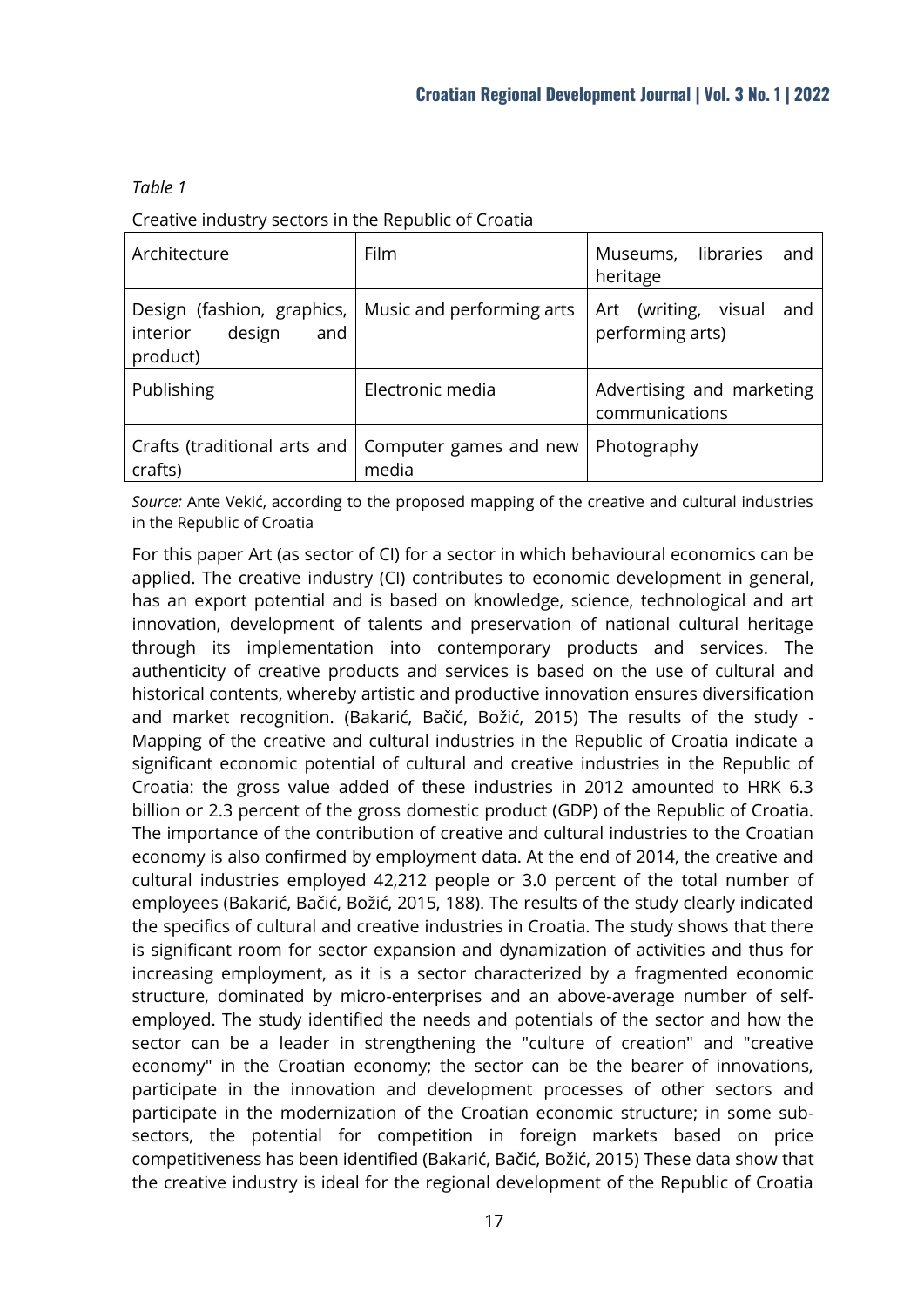because it does not require large initial investments and has a large opportunity to export products and services. Creative industry in 2020 was disrupted dues to the impacts of Covid-19 and interventions intended to limit its spread, which led to a large shock to demand in a range of sectors (See, The Future of the Creative Economy, 2021., for more). Many economic impacts were either estimated in advance or have been observed in practice. There are several reasons to expect that the creative economy will recover to its trend of growing faster than the wider economy:

First one is the expectation that the economy will recover towards trend. While this is not certain and could be undone if, for example, the Covid-19 economic shock leads to financial crises, most economic forecasters continue to expect a robust recovery to take place between now and 2025 (even if some scarring remains). (The European Commission, 2021.) As per capita incomes rise, beyond a certain level of development people satisfy their other demands and have more disposable income with which to purchase outputs from the creative economy (and more leisure time in which to enjoy them). (The Future of the Creative Economy, 2021) Second one is the cyclicality of advertising revenues. Advertising tends to exaggerate the business cycle. (Deleersnyder, B. et al, 2019.) While this means the shock has been more pronounced than for the economy, it also implies that advertising is likely to recover faster as economies begin to grow again. (The Future of the Creative Economy, 2021) Third one is resilience in other income streams, including: Public sector support is likely to continue where it reflects a view that creative industries provide public goods. The software industry is likely to recover and grow with digitalisation across the economy. (The Future of the Creative Economy, 2021) Fourth reason is the diversity of the creative economy. While some parts of the creative economy might take longer to recover, we can expect consumers to substitute for this, at least in part, with other creative economy output – as alternative means to satisfy a desire for more rewarding leisure time. (The Future of the Creative Economy, 2021) In this paper, the creative industry sectors can be observed through EU projects implemented in the Republic of Croatia through the call "Participation spaces - development of public space revitalization programs through partnership of NGOs and local communities" that often implement the art sector in revitalization of unused public spaces and in which the events and activities carried out must be free of charge.

#### **THE CONCEPT OF BIOHEVIORAL ECONOMY**

Behavioural economics (BE) is a discipline that deals with the limits of rationality of economic entities that make decisions under the influence of limiting cognitive and social factors. Behavioural economics is defined as the discipline of cognition of social, cognitive, and emotional phenomena that influence people's economic behaviour. Although the behavioural economic school of thought has been present in economics for some time, behavioural economists are still strongly motivated to develop the potential of behavioural economics. They constantly point to the limits and shortcomings of the mainstream economy (ME) and work to make BE a relatively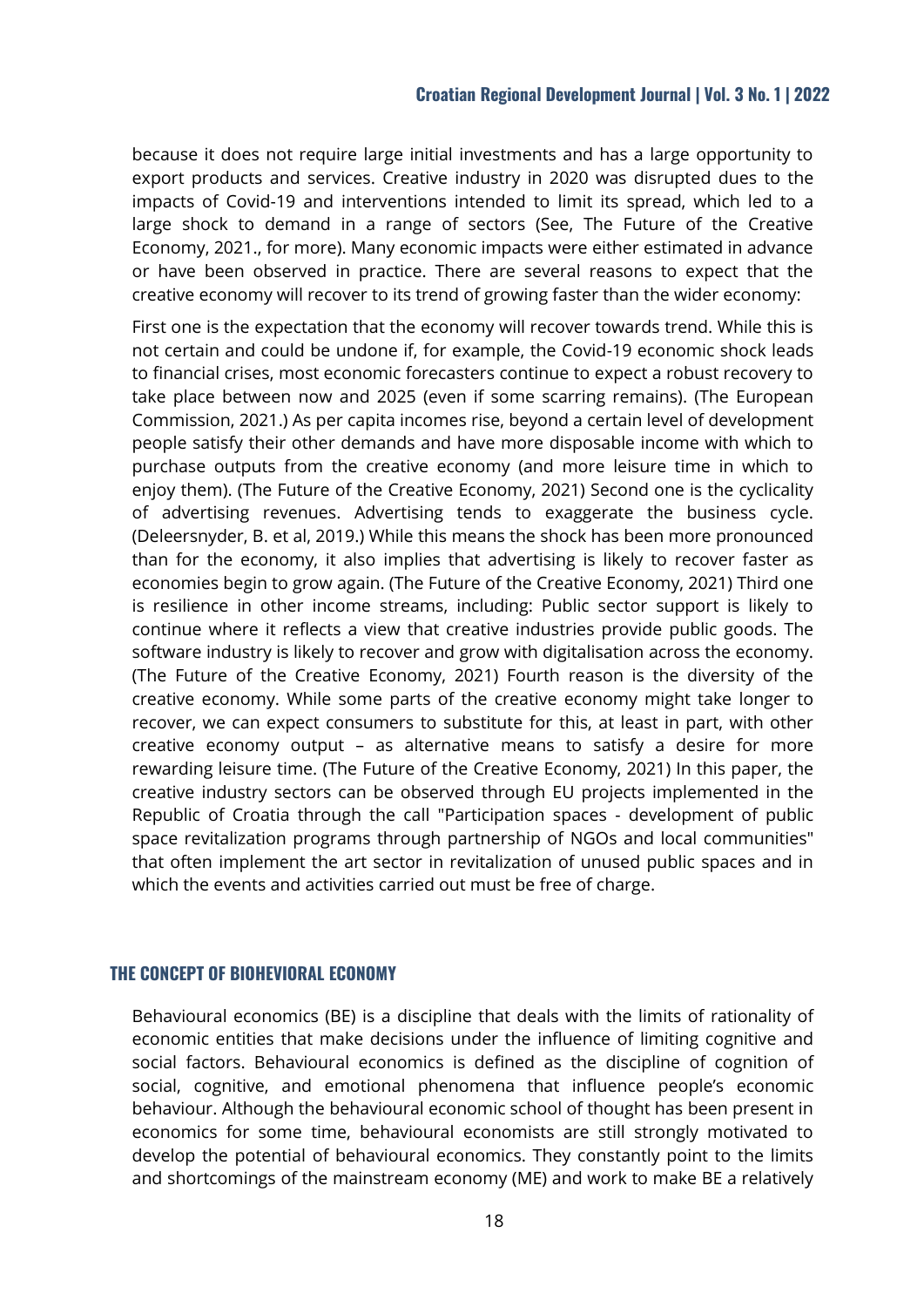more important part of the traditional economy (Tomer, 2007). The basis on which behavioural economics is based in psychology. There are various names for behavioural economics in the literature. Somewhere the term "behavioural economics" is used, somewhere in some literature the term "psychological economics" is used. It is evident that behavioural economics explores the effect of human psychology on its economic decision-making. In this regard, it can be said that behavioural economics is an interdisciplinary field because its starting point is psychology, and its application is economics (Šarganović, 2019). Previous theories have explained how man behaves and what can influence his behaviour, but behavioural economics has a step forward and through numerous experiments showed a completely different view of human behaviour and the most common mistakes they make in certain conditions (Saraf, 2018) Until recently, models prevailed that assumed that people make decisions guided solely by reason and that accordingly the final decision to purchase products is determined by the expected benefit that consumers have from it. New research has shown several factors (human, emotional, psychological), both related and unrelated to the product itself, often purchase probability modules because processing product information and subsequent decision-making reflects human limitations: deficiencies in knowledge, available time or cognitive abilities to make an ideal decision. Economists since Adam Smith and Jeremy Bentham have traditionally described consumers driven by a selfish desire (need) for self-interested satisfaction of needs, and the market provides them with all the necessary measures to achieve their own well-being. Consumer choice theory is empirically successful and provides a fundamental basis as a basis for many economic policies. The traditional view of economics is now rich in knowledge and challenges because behavioural economics has a broader spectrum that respects cognitive psychology, anthropology, evolution, neurology, neuroeconomics, neuromarketing. (Saraf, 2018) Behavioural economics uses evidence from the social sciences, mostly psychology. It uses psychology's evidence of limited human rationality, individual differences in rationality, and learning by linking them to social and economic developments. For now, Behavioural Economics is not a special area of economics. Behavioural economists prefer to say that it is a school of thought (i.e., an economic school of thought) that applies to consumers, finance, tax policy, organizational economics, neuroeconomics, the influence of the individual on economic decision-making, etc. (Camerer and Loewenstein, 2002). Behavioural economics has made significant progress in the world in the last twenty years research centres have been opened in the USA and Canada, while in Croatia it is being researched at the Ivo Pilar Institute of Social Sciences and is in the form of opening the first laboratory for neuromarketing research, which would be established in cooperation with the Economic and Medical Faculty in Zagreb. It should be noted that the father of behavioural economics is Nobel laureate Daniel Kahneman. (Saraf, 2018)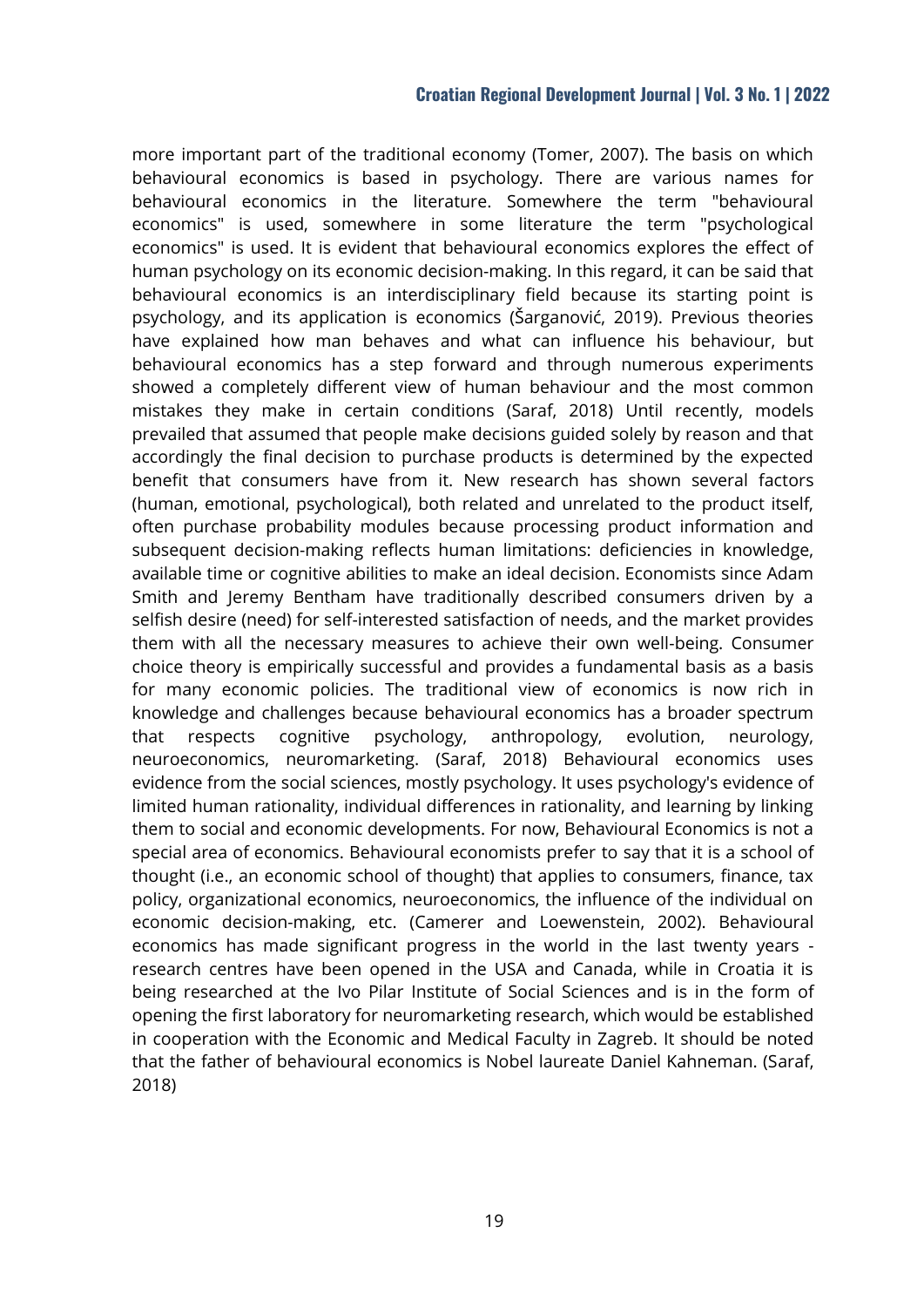### **THEORETICAL POSSIBILITIES OF APPLYING MENTAL ACCOUNTING TO INCREASE THE NUMBER OF VISITORS IN THE ARTS AND CULTURE SECTOR**

Due to the growth of interdisciplinary science that explains and analyses different decision-making behaviours in many areas, it is realized that people behave irrationally, and the concept of mental accounting is introduced. (Saraf, 2018) According to Thaler, people think of value in relative rather than absolute terms. They derive pleasure not just from an object's value, but also the quality of the deal - its transaction utility. In addition, humans often fail to fully consider opportunity costs (trade-offs) and are susceptible to the sunk cost fallacy. According to the theory of mental accounting, people treat money differently, depending on factors such as money's origin and intended use, rather than thinking of it in terms of the "bottom line" as in formal accounting (Thaler, 1999). An important term underlying the theory is fungibility, the fact that all money is interchangeable and has no labels. In mental accounting, people treat assets as less fungible than they really are. Individuals commit the sunk cost fallacy when they continue a behaviour or endeavour because of previously invested resources (time, money, or effort) (Arkes & Blumer, 1985). This fallacy, which is related to loss aversion and status quo bias, can also be viewed as bias resulting from an ongoing commitment. Based on the conclusions of the conducted research, this paper proposes two theoretical models for increasing the attendance of events that are free. Namely, in the implementation of projects from the European Social Fund, cultural and artistic activities are often free according to the rules, i.e. tickets cannot be charged for them. Therefore, organizations implementing projects face the problem of fewer visitors because users perceive free events as less valuable. Although this is not the only and exclusive reason for the smaller number of visitors, this paper proposes testing the following model - free tickets as an added value of paid services. To reduce the perception of free events as less valuable in the context of the quality of performance, production, or organization, it is proposed to connect with local government and entrepreneurs. It is proposed that - with the payment of regular utilities such as electricity, water or parking tickets, users will receive a ticket with for free cultural and artistic events. This model aims to offer users a free ticket related to the paid product / service. The goal is to use the theory of loss aversion so that users perceive the ticket not as a slightly lower value for which it is not important for them not to use it, but just the opposite. According to the theory of behavioural economics, this test should increase the number of users who have not thought about attending free events so far. A similar model can be replicated in collaboration with catering businesses that bring together the target audience of the event to get their customer with a paid free ticket bill. The key item is that tickets can be redeemed within a specific period and for a specific event to combine the loss aversion concept with the scarcity concept. Loss aversion is an important concept associated with prospect theory (model that shows how people decide between alternatives that involve risk and uncertainty) and is encapsulated in the expression "losses loom larger than gains" (Kahneman & Tversky, 1979). It is thought that the pain of losing is psychologically about twice as powerful as the pleasure of gaining. People are more willing to take risks (or behave dishonestly, e.g.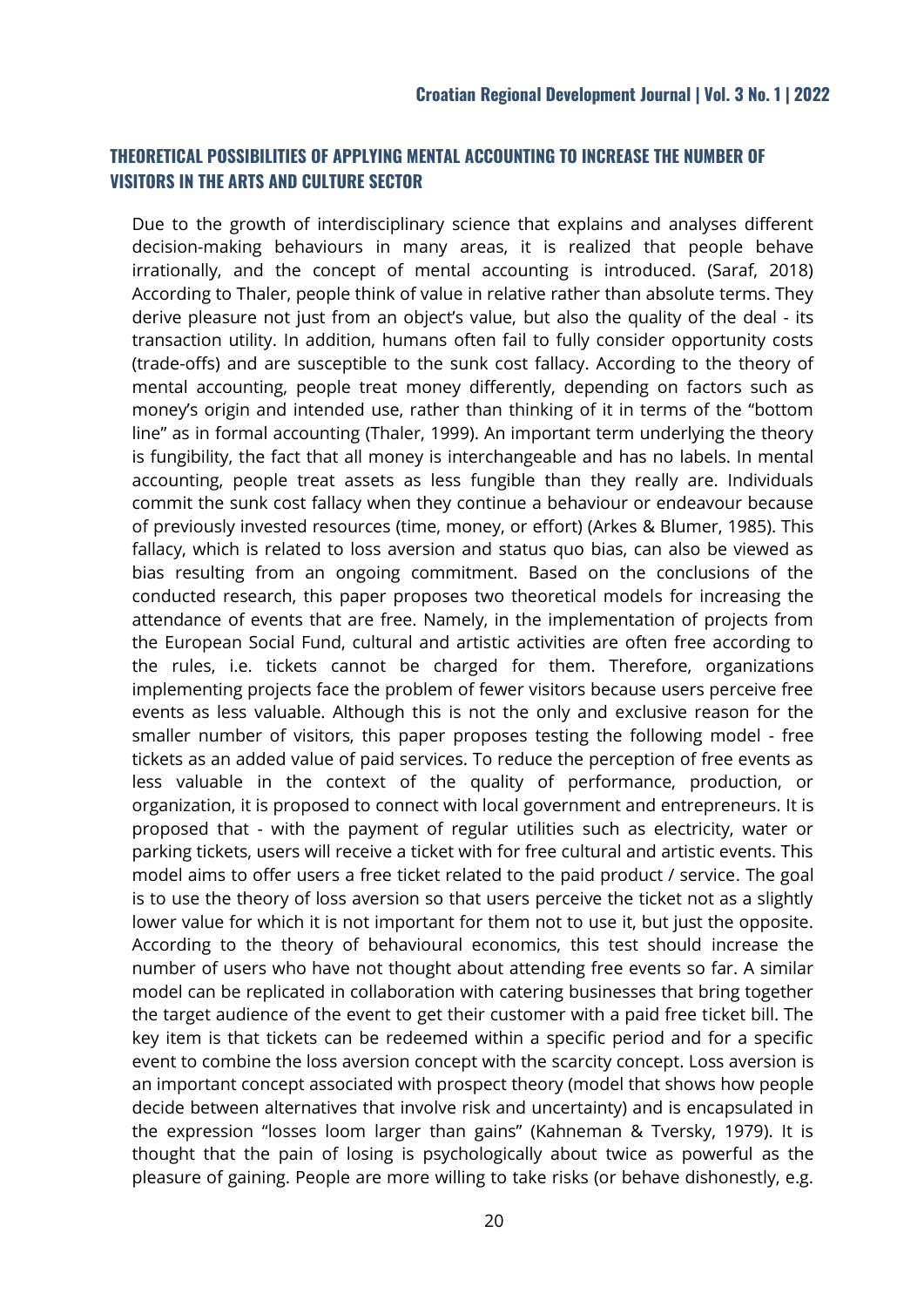Schindler & Pfattheicher, 2016) to avoid a loss than to make a gain. The basic principle of loss aversion can explain why penalties are sometimes more effective than rewards in motivating people (Gächter et al., 2009) and has been applied in behaviour change strategies. People's cultural background may influence the extent to which they are averse to losses (e.g., Wang et al., 2017). Second concept is scarcity or idea that when an object or resource is less readily available, we tend to perceive it as more valuable (Cialdini, 2008). Scarcity appeals are often used in marketing to induce purchases. Marketing messages with limited quantity appeals are thought to be more effective than limited time appeals because they create a sense of competition among consumers (Aggarwal et al., 2011). An experiment (Lee & Seidle, 2012) that used wristwatch advertisements as stimuli exposed participants to one of two different product descriptions "Exclusive limited edition. Hurry, limited stocks" or "New edition. Many items in stock". They then had to indicate how much they would be willing to pay for the product. The average consumer was willing to pay an additional 50% if the watch was advertised as scarce. Scarcity can be used as an effective strategy by choice architects to get people who put off decisions (myopic procrastinators) to act (Johnson et al., 2012). By applying and testing both described strategies in practice, it is proposed to measure the impact on increasing the number of visitors to cultural and artistic events in the creative industry.

## **Conclusion**

The paper proposes the application of behavioural economics strategies in the creative industry because, according to available analyses, it is one of the growing industries of the 21st century. The creative industry sectors can be generators of the regional development of the Republic of Croatia. In the available literature, there is no systematic testing of behavioural economics strategies on the arts and culture sector that this paper proposes. The significance and importance of behavioural economics is reflected in the fact that with its methods a person can make an economic decision noticeably more precisely and simply based on social, cognitive, and emotional factors. Behavioural economics is still an under-explored area that has not received enough attention because the ranges of human behaviour have not yet been sufficiently explored, and it correlates economics and psychology in a correlative way and provides an answer to the question of how decision makers make choices.

The paper highlights two such strategies and a proposal for their application to free events funded by EU projects as part of the creative industry. This proposal proposes to use loss aversion and scarcity to increase the number of visitors by changing the perception of visitors of free events. It is important to emphasize that the proposed model has not yet been tested and needs to be confirmed through future research. It is suggested that organizations conduct market research on target group habits before offering free events to offer an appropriate marketing mix that includes behavioural economics strategies. It is proposed to distribute limited free tickets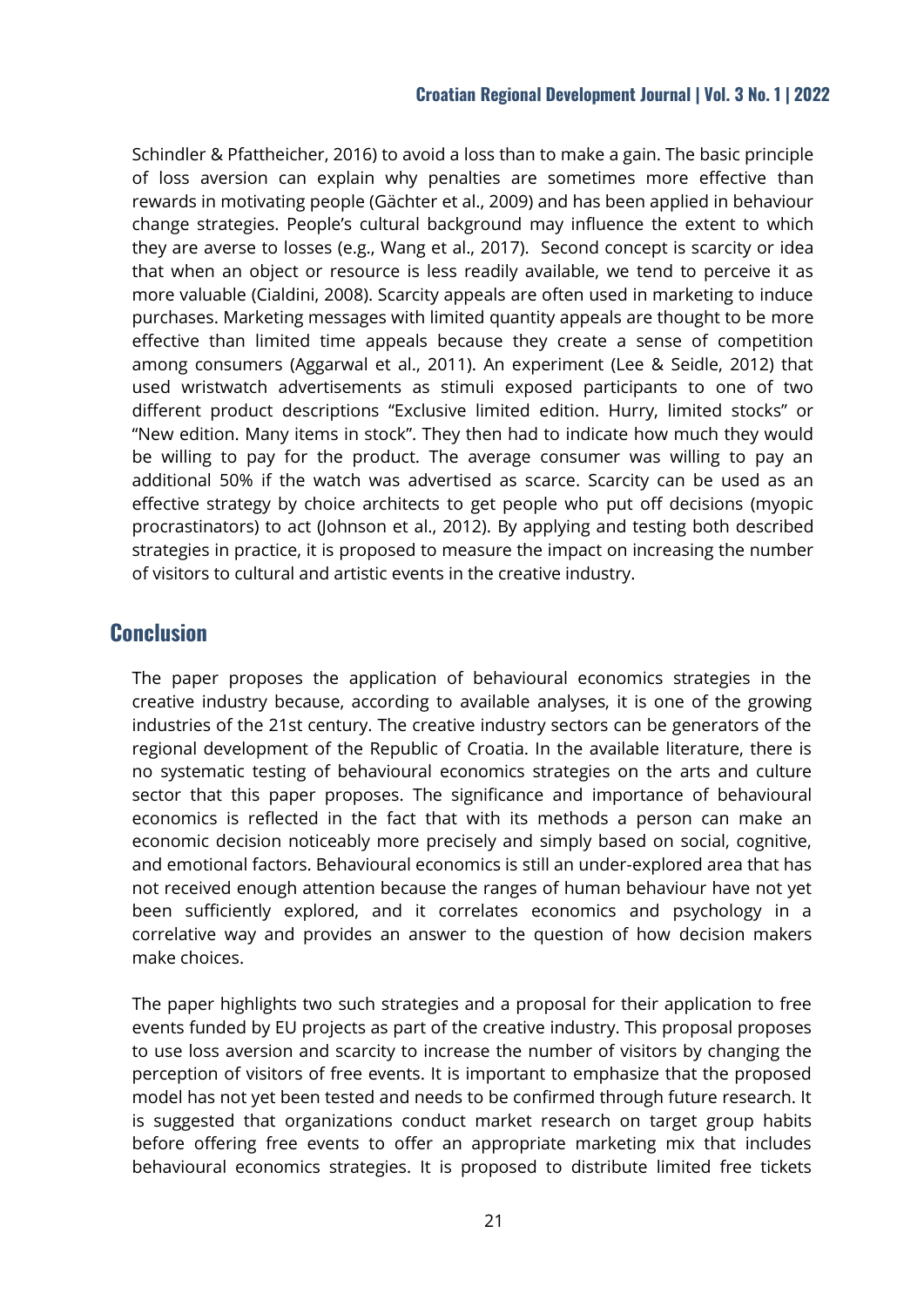(with prior reservation) and compare with the number of visitors when there are none.

## **References**

Aggarwal, P., Jun, S. Y., & Huh, J. H. (2011). Scarcity messages. Journal of Advertising

Camerer, C.F. i Loewenstein, G. (2002). Behavioral Economics: Past, Present, Future, Division of Humanities and Social Sciences

Cialdini, R.B. (2008). Influence: Science and Practice, 5th ed. Boston: Pearson

Deleersnyder, B. et al. (2009). The Role of National Culture in Advertising's Sensitivity to Business Cycles: An Investigation across Continents

Florida, R. and Tinagli, I. (2004). Europe in the creative age. Carnegie Mellon Software Industry Center

Gächter, S., Orzen, H., Renner, E., & Starmer, C. (2009). Are experimental economists prone to framing effects? A natural field experiment. Journal of Economic Behavior & Organization, 70, 443-446.

Horvat, Jasna; Mijoč, Josipa and Zrnić, Ana (2018). Ars Andizetum. Editors: Sanda Katavić-Čaušić and Dora Radl Ćućić. Andizet – Institute for Science and Art Research in the Creative Industry: Osijek

Johnson, E. J., Shu, S. B., Dellaert, B. G.C., Fox, C. R., Goldstein, D. G., Häubl, G., Larrick, R. P., Payne, J. W., Peters, E., Schkade, D., Wansink, B., & Weber, E. U. (2012). Beyond nudges: Tools of a choice architecture, Marketing Letters, 23, 487-504.

Kahneman, D., & Tversky, A. (1979). Prospect theory: An analysis of decision under risk. Econometrica, 47, 263-291.

Lee, S. Y., & Seidle, R. (2012). Narcissists as consumers: The effects of perceived scarcity on processing of product information. Social Behavior and Personality, 40(9), 1485-1500.

Rašić Bakarić, Ivana; Bačić Katarina and Božić Ljiljana (2015). Mapping of the creative and cultural industries in the Republic of Croatia. The Insitute of Economics Zagreb: Zagreb

Saraf, A. (2018). Bihevioralna ekonomija - Interdisciplinarna znanost koja povezuje neuroznanost, ekonomiju i psihologiju. Diplomski rad

Šarganović, H. (2019) Bihevioralna ekonomija i psihologija ekonomskog ponašanja i odlučivanja potrošača na tržištu. Stručni članak

Schindler, S., & Pfattheicher, S. (2017). The frame of the game: Loss-framing increases dishonest behavior. Journal of Experimental Social Psychology, 69, 172-177.

Thaler, R. H. (1999). The End of Behavioral Finance, Financial Analysts Journal, 55(6), str. 12-17